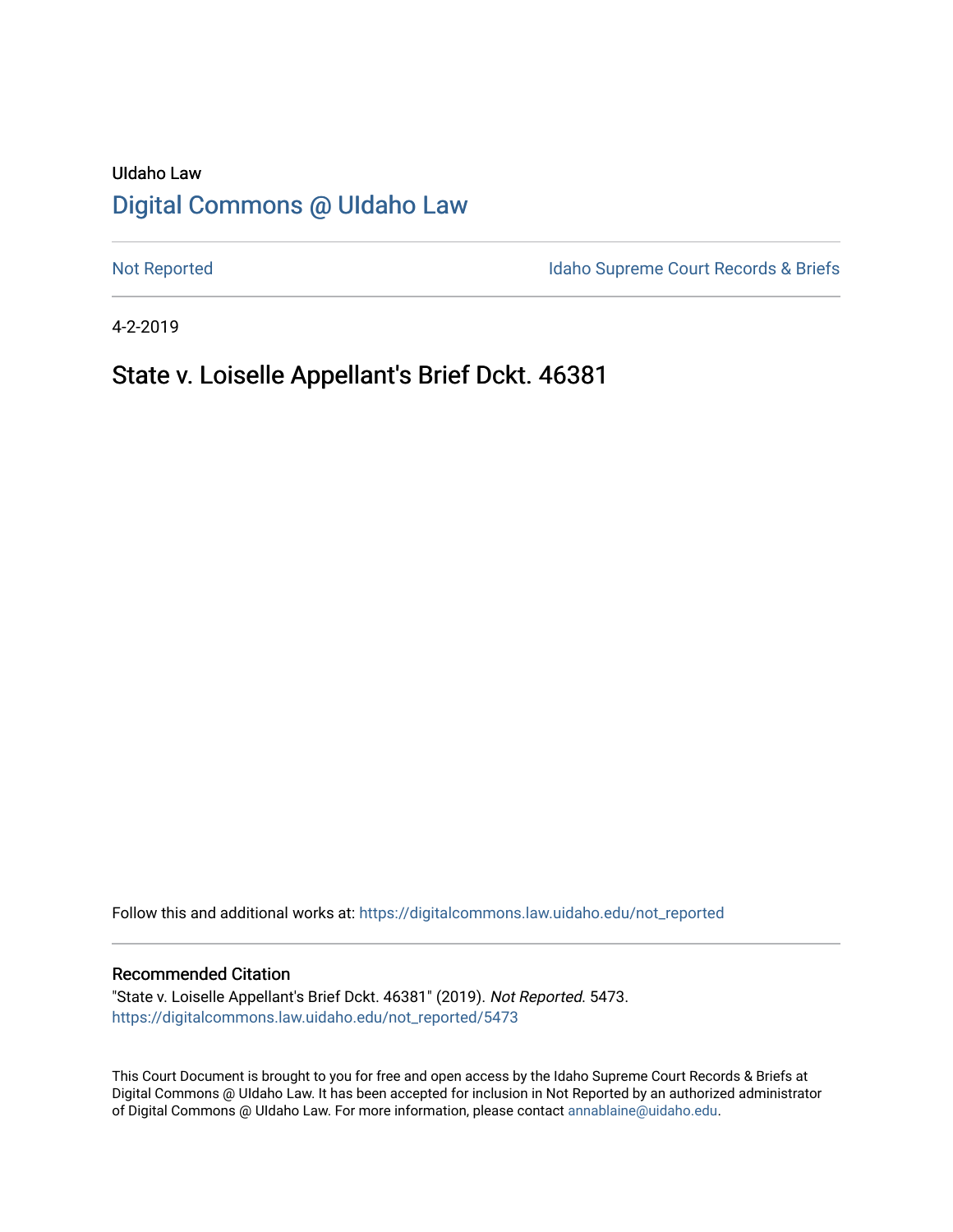Electronically Filed 4/2/2019 9:33 AM Idaho Supreme Court Karel Lehrman, Clerk of the Court By: Brad Thies, Deputy Clerk

ERIC D. FREDERICKSEN State Appellate Public Defender I.S.B. #6555

ERIK R. LEHTINEN Chief, Appellate Unit I.S.B. #6247 322 E. Front Street, Suite 570 Boise, Idaho 83702 Phone: (208) 334-2712 Fax: (208) 334-2985 E-mail: documents@sapd.state.id. us

## IN THE SUPREME COURT OF THE STATE OF IDAHO

) ) ) ) ) ) ) ) )

| STATE OF IDAHO,       |  |
|-----------------------|--|
| Plaintiff-Respondent, |  |
| V.                    |  |
| CALLI V. LOISELLE,    |  |
| Defendant-Appellant.  |  |

NO. 46381-2018 BANNOCK COUNTY NO. CR-2017-3301 APPELLANT'S BRIEF

# STATEMENT OF THE CASE

Nature of the Case

Calli Loiselle pled guilty to felony injury to a child, and the district court imposed a unified sentence of eight years, with four years fixed. In a prior direct appeal, Ms. Loiselle challenged the length of her sentence as an abuse of the district court's sentencing discretion; however, the Court of Appeals affirmed in an unpublished opinion.

In the meantime, Ms. Loiselle filed a motion pursuant to Idaho Criminal Rule 35 seeking a sentence reduction. That motion was supported by a wealth of new, mitigating evidence. However, the district court denied her motion. Thereafter, Ms. Loiselle appealed again. She contends that the district court's denial of her Rule 35 motion represents an abuse of discretion.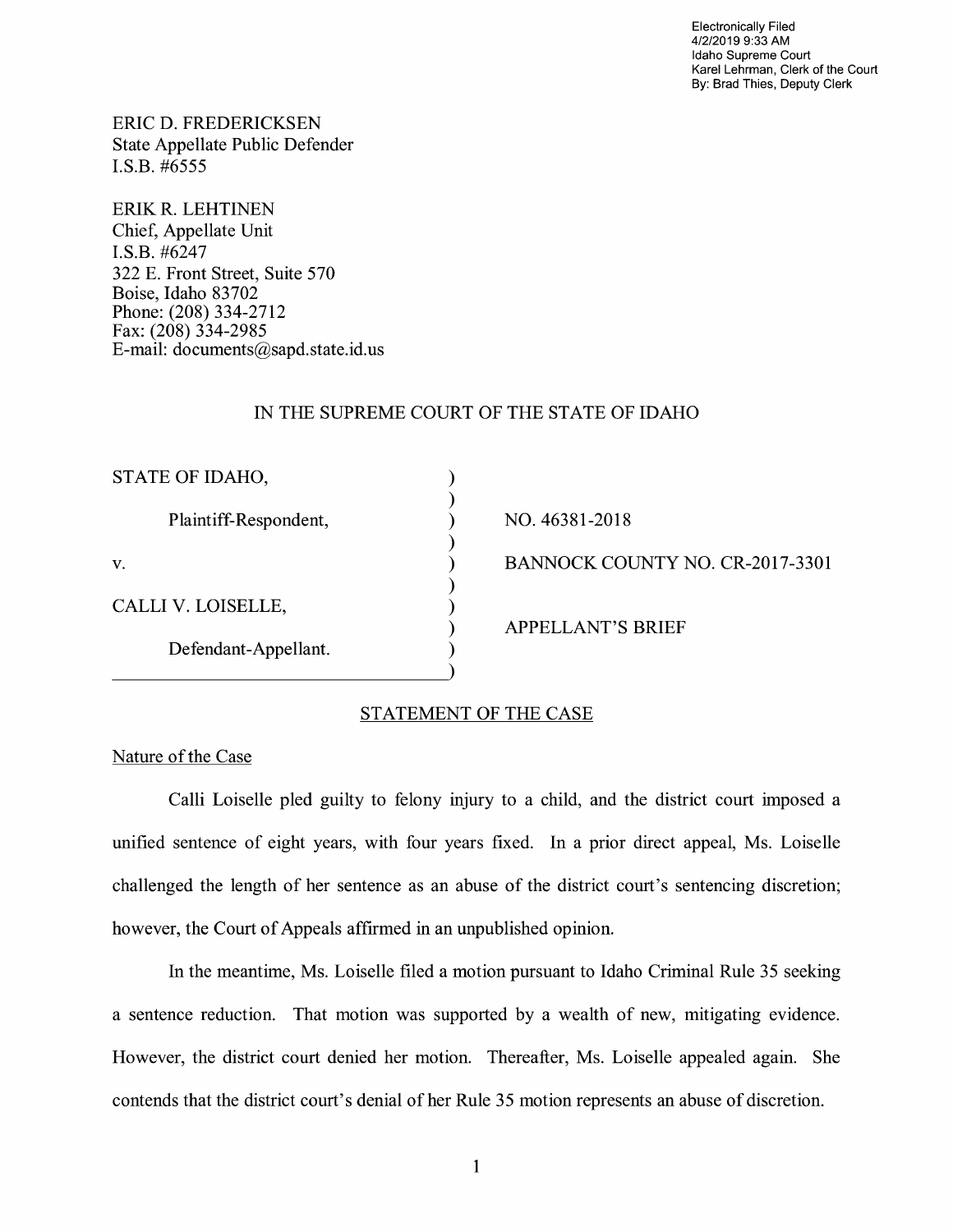## Statement of the Facts and Course of Proceedings

On February 26, 2017, Ms. Loiselle gave birth to a healthy six-pound, nine-ounce baby boy. (No. 45503 PSI, pp.16,  $26.$ )<sup>1</sup> However, the baby tested positive for amphetamines, methamphetamine, and marijuana (No. 45503 PSI, pp.4, 30, 32), and the police and the Department of Health and Welfare ("CPS") were called (No. 45503 PSI, pp.4, 28). Upon questioning, Ms. Loiselle admitted that she had used methamphetamine while she was pregnant. (No. 45503 PSI, p.4.)

Out of fear of being arrested, Ms. Loiselle fled the hospital. (No. 45503 PSI, pp.4, 6; Tr., p.12, L.6.) But she didn't run for long. Ms. Loiselle contacted a detective a few days later (on or about March 6, 2017), and indicated she wanted to "make things right." (No. 45503 R., p.13; No. 45503 PSI, p.6.) That detective urged Ms. Loiselle to call CPS, which she did. (No. 45503 PSI, p.6.) By doing so, she was able to see her son a few times before being charged and, ultimately, arrested in this case. *(See* No. 45503 PSI, p.6.)

On March 29, 2017, Ms. Loiselle was charged with felony injury to a child, in violation of I.C.  $\S$  18-1501(1). (No. 45503 R., pp.6-7.) Eventually, Ms. Loiselle entered into a plea agreement with the State. In exchange for Ms. Loiselle's guilty plea to the charged offense, the State agreed not to file a "persistent violator" sentencing enhancement under I.C. § 19-2514.<sup>2</sup> (No. 45503 Tr., p.6, Ls.2-22.) It also agreed that if Ms. Loiselle were accepted into Family

<sup>&</sup>lt;sup>1</sup> On September 27, 2018, the Idaho Supreme Court augmented the record in the appeal with the Clerk's Record and Reporter's Transcript from Ms. Loiselle's prior direct appeal, *State v. Loiselle,* No. 45503-2017. All citations to the record from the prior appeal include the prefix, "No. 45503."

 $2$  This promise from the State was of no benefit to Ms. Loiselle, as the State apparently had no basis to charge a persistent violator enhancement anyway. Section 19-2514 provides for a sentencing enhancement for third and subsequent felony convictions, but Ms. Loiselle only had one prior felony conviction on her record (a 2011 burglary conviction). *(See* No. 45503 R., pp.6- 15.)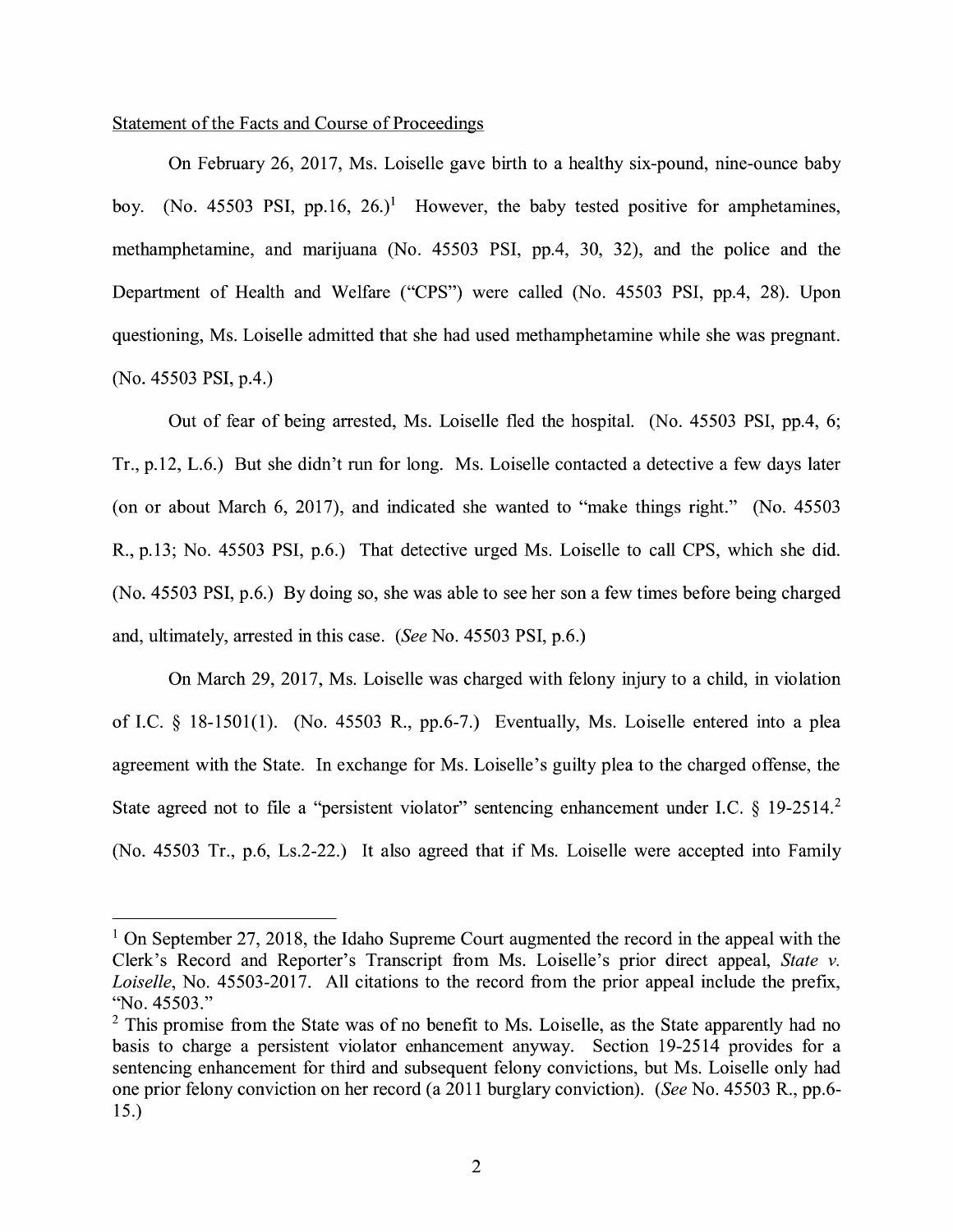Treatment Court, it would recommend probation. (No. 45503 R., p.78; No. 45503 Tr., p.6, L.2, p.7, L.3, p.7, L.23 - p.8, L.3.) If Ms. Loiselle did not get into Family Treatment Court, the State was free to recommend any sentence. (No. 45503 Tr., p.6, L.2 - p.7, L.3, p.7, L.23 - p.8, L.3.)

Ms. Loiselle was not accepted into Family Treatment Court.<sup>3</sup> (No. 45503 Tr., p.17, Ls.11-14, p.20, Ls.7-10.) Thus, at sentencing, the State recommended a prison sentence of eight years, with four years fixed. (No. 45503 Tr., p.19, Ls.13-15.) Ms. Loiselle argued for probation or, at the most, retained jurisdiction, so that she might have an opportunity to be a mother to her son. (No. 45503 Tr., p.17, L.23 - p.18, L.7, p.21, Ls.2-6.) The district court, however, chose to follow the State's recommendation, and it sentenced Ms. Loiselle to eight years, with four years fixed, though it ordered that sentence to run concurrently with the sentence in an unrelated case.<sup>4</sup> (No. 45503 R., pp.95-97; No. 45503 Tr., p.22, Ls.18-20.)

Ms. Loiselle timely appealed from the judgment of conviction. (No. 45503 R., pp.100- 02.) In that first appeal, No. 45503, she argued the district court abused its sentencing discretion by imposing a sentence which was excessive given any view of the facts. Specifically, she contended the district court should have either placed her on probation or retained jurisdiction and allowed her to participate in a "rider" program. However, in an unpublished, *per curiam*  opinion, the Court of Appeals affirmed her sentence. *(See* R., pp.18-19.)

In the meantime, following entry of the judgment of conviction, Ms. Loiselle had filed a motion seeking a reduction of sentence pursuant to Idaho Criminal Rule 35(b). (No. 45503 R., p.108.) Shortly thereafter, she filed a motion seeking to withdraw that motion (No. 45503 R.,

 $3$  According to Ms. Loiselle's counsel at the time, she was not accepted into Family Treatment Court or Drug Court "because of her record, which she acknowledges is not good." (No. 45503 Tr., p.17, Ls.11-14.)

<sup>&</sup>lt;sup>4</sup> The unrelated case was the one involving the 2011 burglary conviction. Ms. Loiselle was on parole in that case when the present case arose.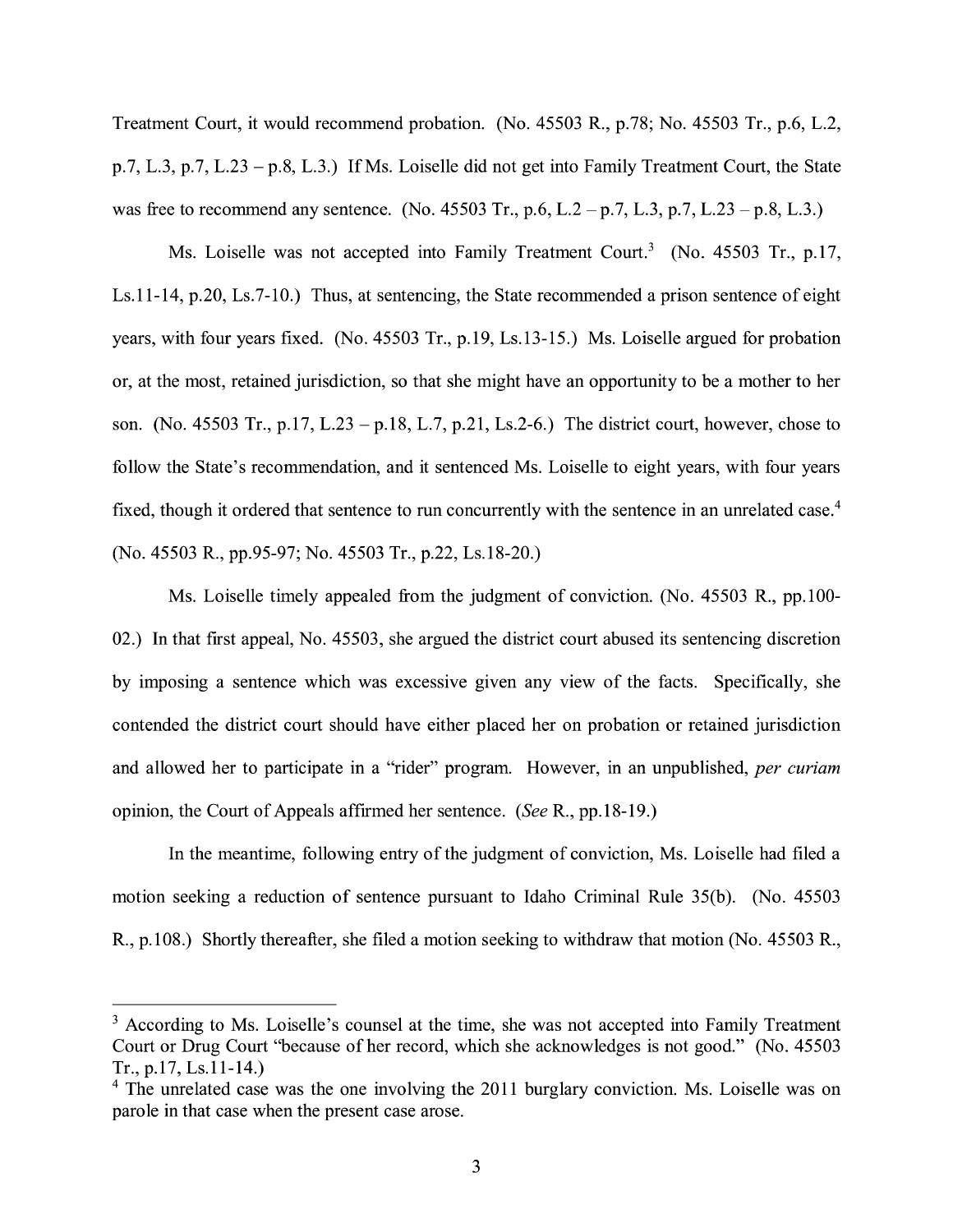p.110), but that motion was never ruled upon *(see generally* No. 45503 R.). Less than three months later, with the assistance of new counsel, she filed an amended Rule 35 motion. (R., pp.14-15.) In the amended motion, she represented that she was denied admission to family treatment court, drug court, or any other specialty court prior to her sentencing hearing because she was still on parole in an unrelated case at that time, but she had since been released from parole, *i.e.,* "Gold Sealed." **(R.,** p.14.) In light of these changed circumstances, she asked for an opportunity to re-apply to one of the specialty courts. **(R.,** pp.14-15.)

Thereafter, Ms. Loiselle filed a second amendment to her Rule 35 motion. **(R.,** pp.24- 25.) In the second amendment, she reiterated her contention of changed circumstances regarding her parole status, and again asked for an opportunity to re-apply to one of the specialty courts. (R., pp.24-25; *see also* R., p.36 (IDOC time calculation report establishing that she had been Gold Sealed in the prior case).) She also attached a wealth of mitigating evidence. *(See*  **R.,** pp.26-35.) This evidence included: myriad documents demonstrating her impressive performance while incarcerated **(R.,** pp.26, 30, 31, 32, 33, 35); multiple letters from Ms. Loiselle accepting responsibility for her crime, expressing remorse and regret for her actions, discussing her growth while incarcerated, and describing her efforts to mother her son even while incarcerated and voicing the hope that she could soon be permanently reunited with her baby (R., pp.27, 28, 29); and a letter from Ms. Loiselle's mother highlighting Ms. Loiselle's successful programming while in prison, noting the positive changes she has witnessed in Ms. Loiselle, and imploring the district court to let Ms. Loiselle be a mother to her baby (R., p.30).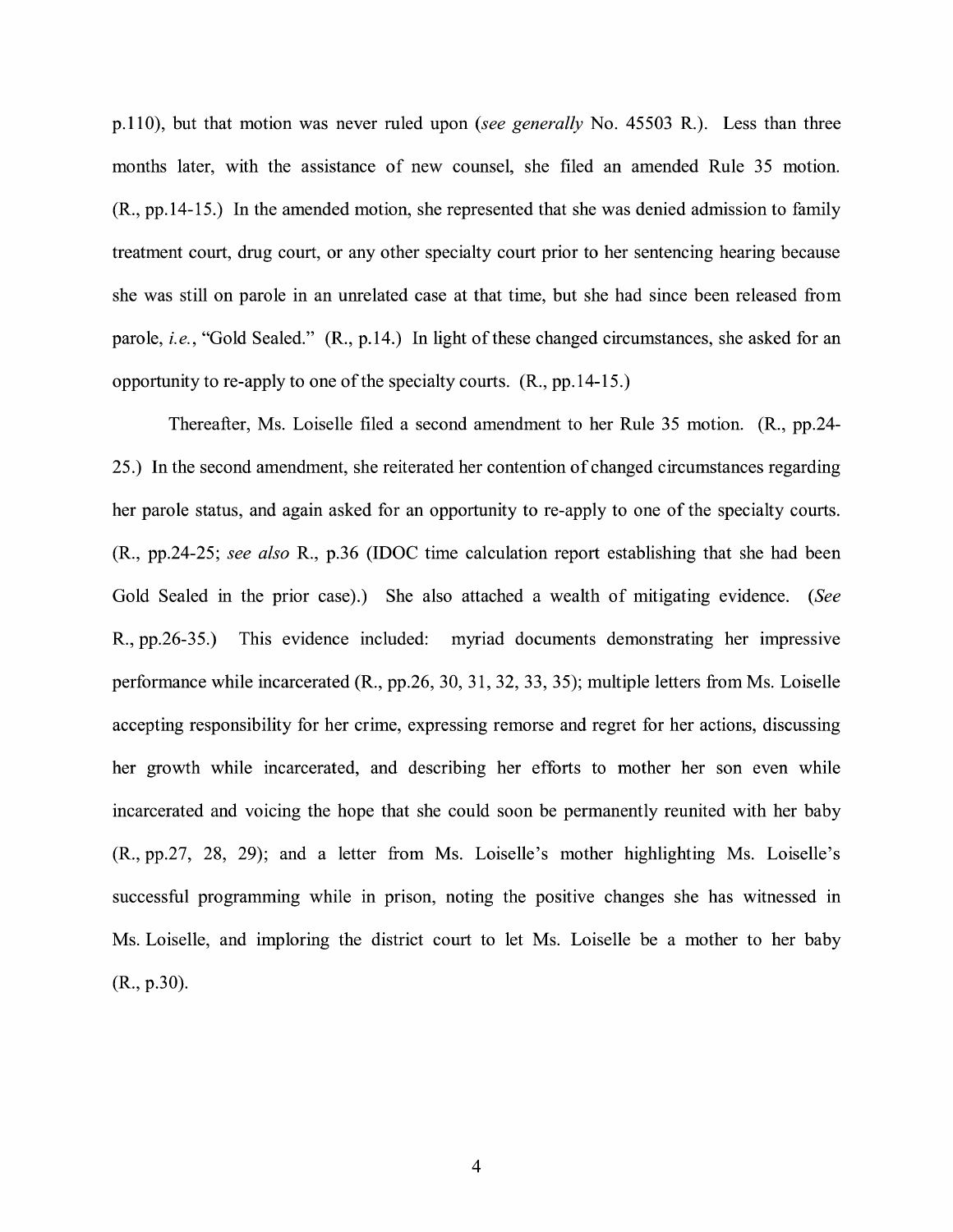The district court held a hearing on Ms. Loiselle's motion. *(See generally Tr.)<sup>5</sup>* At that hearing, Ms. Loiselle's counsel represented that she was originally denied access to Family Treatment Court because she was on parole in a separate case, and he asked for another opportunity to apply to Family Treatment Court. *(See* Tr., p.6, L.13 - p.8, L.4.) Although the district court initially viewed with skepticism counsel's stated reason for Ms. Loiselle's original rejection, it later admitted it did not know why she was initially rejected *(see* Tr., p.6, L.22 - p. 7, L.19), and it indicated Ms. Loiselle was free to file a new application to Family Treatment Court *(see* Tr., p.9, L.20-p.10, L.3, p.14, Ls.1-2).

The district court also addressed Ms. Loiselle's new mitigating evidence, ruling that positive performance in prison is not a proper basis for Rule 35 relief: "[T]he fact that somebody is doing well in prison is not a good enough reason for them to have their sentence reconsidered. Because that's what they're supposed to do, is do well in prison." (Tr., p.13, Ls.8-11.)

Two days after the hearing, after apparently receiving word that Ms. Loiselle had reapplied to, but was again denied entry into, Family Treatment Court, the district court entered an order denying Rule 35 relief. (R., p.46.) The written order was solely based on Ms. Loiselle's rejection from Family Treatment Court. (R., p.46.)

Thereafter, Ms. Loiselle filed a notice of appeal timely from the denial of her Rule 35 motion. (R., pp.48-51.) On appeal, she contends the district court abused its discretion in denying her Rule 35 motion because it failed to act consistently with applicable legal standards and failed to exercise reason.

<sup>&</sup>lt;sup>5</sup> In citing to specific pages of the Reporter's Transcript, Ms. Loiselle utilizes the page numbers on the bottom right comer of each page (which match the page numbers of the electronic file), not the page numbers in the bottom center of each page.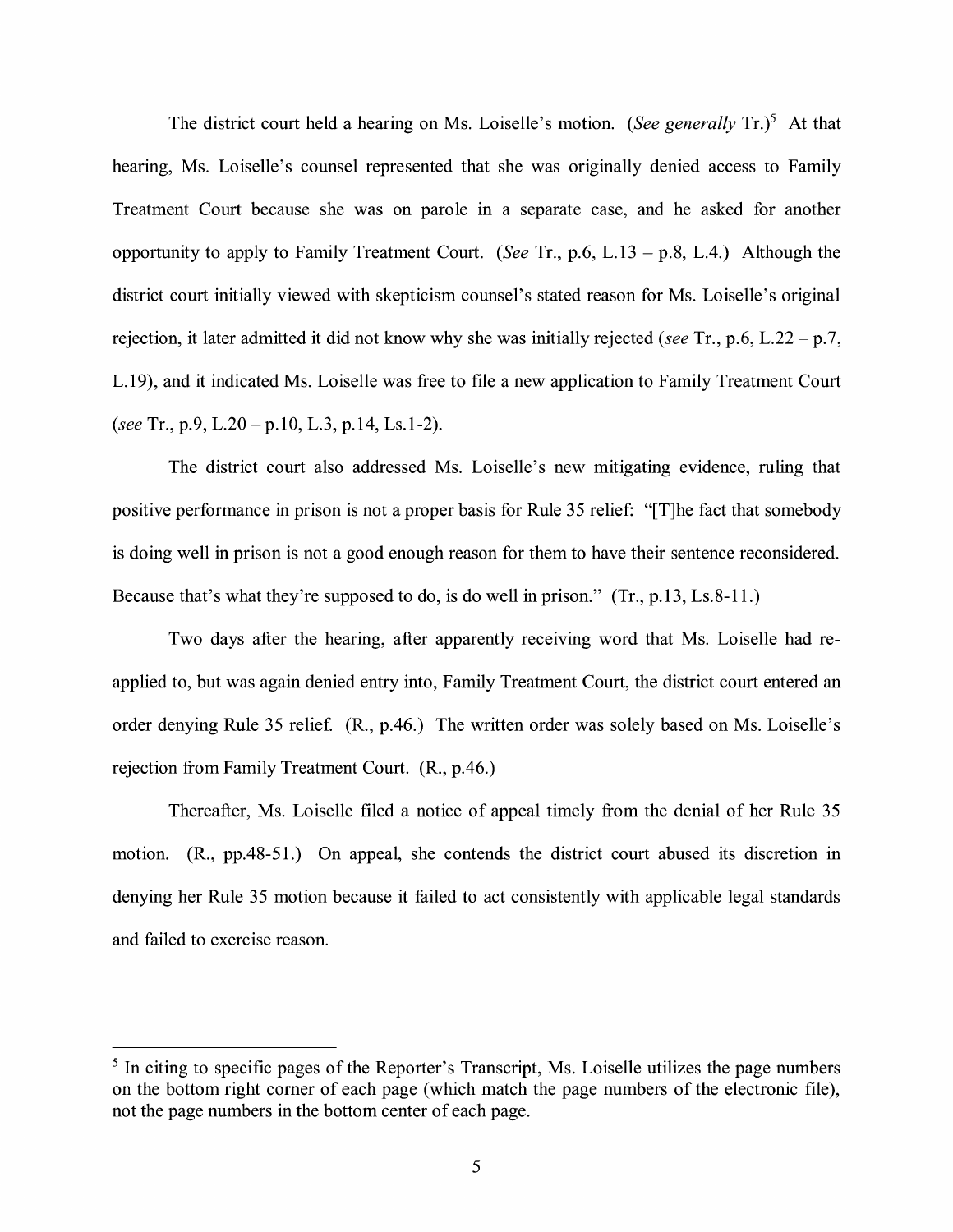#### ISSUE

Did the district court abuse its discretion in denying Ms. Loiselle's Idaho Criminal Rule 35 motion for a reduction of sentence?

### ARGUMENT

# The District Court Abused Its Discretion In Denying Ms. Loiselle's Idaho Criminal Rule 35 Motion Because It Incorrectly Believed That Good Performance In Prison Will Not Justify A Sentence Reduction

Ms. Loiselle's twice-amended Rule 35 motion and supporting materials presented two bases for a sentence reduction. First, Ms. Loiselle offered an argument as to why her sentence should be suspended and she should be granted probation on the condition that she participate in Family Treatment Court. Second, she offered compelling new mitigating evidence—including evidence of her successes since being incarcerated-demonstrating that her sentence of eight years, with four years fixed, should be reduced. Her first argument was rendered moot by the fact that she has again been denied entrance to Family Treatment Court (for reasons that are not clear on the record), so that argument is not being pursued in this appeal. Rather, Ms. Loiselle contends the district court abused its discretion in dismissing her compelling new evidence and failing to reduce her sentence.

This Court reviews denials of Rule 35 motions seeking sentence reductions under an "abuse of discretion" standard. *State v. Huffman,* 144 Idaho 201, 203 (2007). In determining whether the district court abused its discretion, this Court evaluates whether the district court: "(1) perceived the issue as one of discretion, (2) acted within the outer boundaries of that discretion, (3) acted consistently with the legal standards applicable to the specific choices available to it, and (4) reached its decision by an exercise of reason." In this case, the district court abused its discretion in denying Ms. Loiselle's Rule 35 motion because it failed to act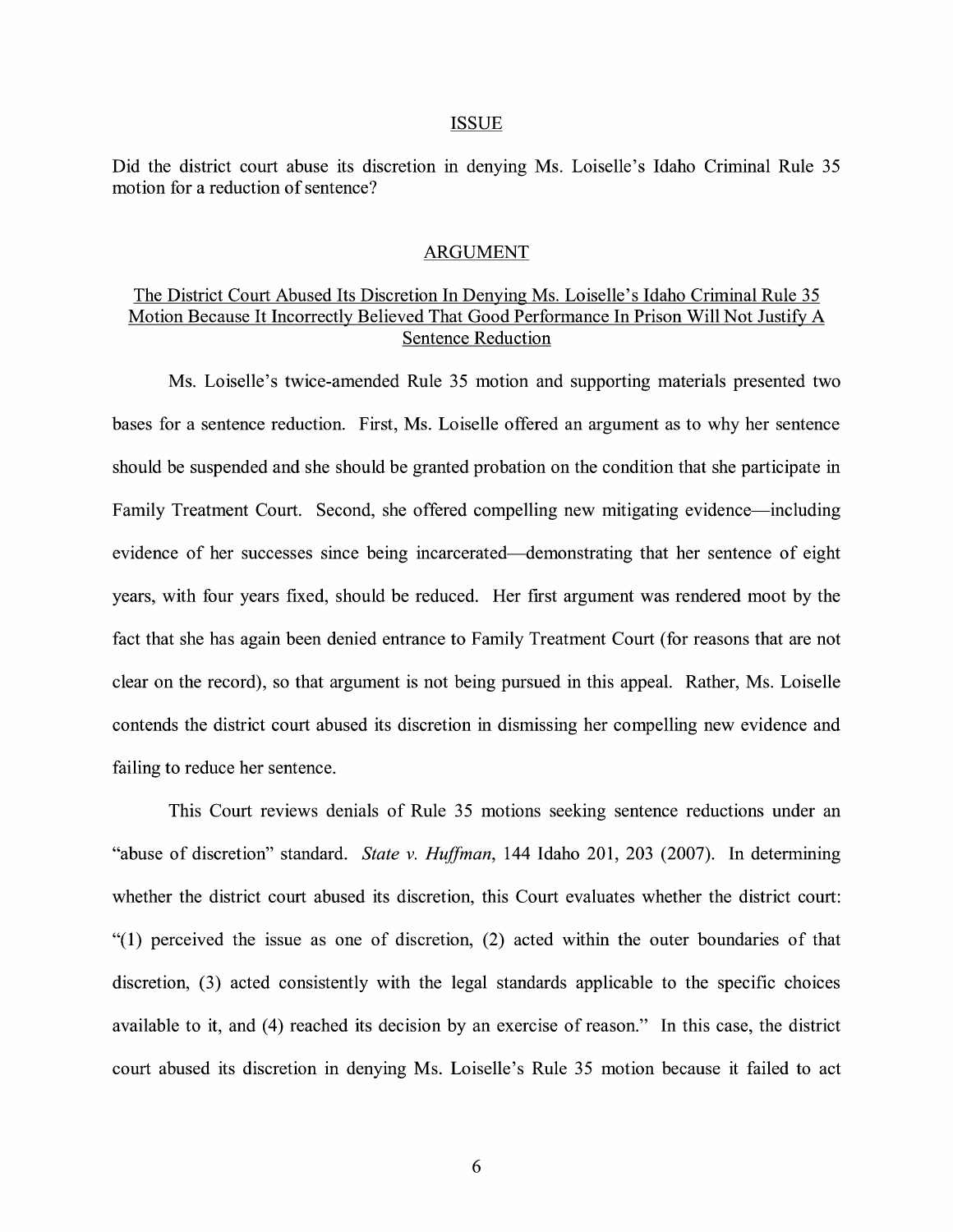consistently with applicable legal standards, and because it failed to exercise reason in reaching its ultimate conclusion.

In support of her Rule 35 motion, Ms. Loiselle provided the district court with a wealth of new mitigating evidence, mostly focusing on her impressive performance while incarcerated. *(See* R., pp.26-35.) This evidence included:

- An Idaho Department of Correction re-classification sheet (R., p.34) and a certificate **(R.,** p.31), both indicating Ms. Loiselle been DOR-free.
- A certificate indicating Ms. Loiselle had successfully completed a "Grief and Loss" class. **(R.,** p.33; *see also* R., p.35 (showing completion of all of the Grief and Loss modules).)
- A certificate indicting Ms. Loiselle had successfully completed a "Parenting" class (R., p.32), and a letter written a couple weeks earlier indicating that Ms. Loiselle was actively participating in, and close to completing, the class, and that she was "actively contribut [ing] to class [was] eager to learn"  $(R., p.26)$ .
- Information that Ms. Loiselle was involved in an "Emotion Regulation" group. (R., p.30.)
- Information that Ms. Loiselle was set to begin a "Pathway" program. (R., p.30.)
- Information that Ms. Loiselle was working on obtaining her GED, and had completed all but her math requirements. (R., p.30.)

However, the district court dismissed all of this evidence. It stated that, in its view, a defendant's performance in prison, on its own, could *never* support a sentence reduction: "[T]he fact that somebody is doing well in prison is not a good enough reason for them to have their sentence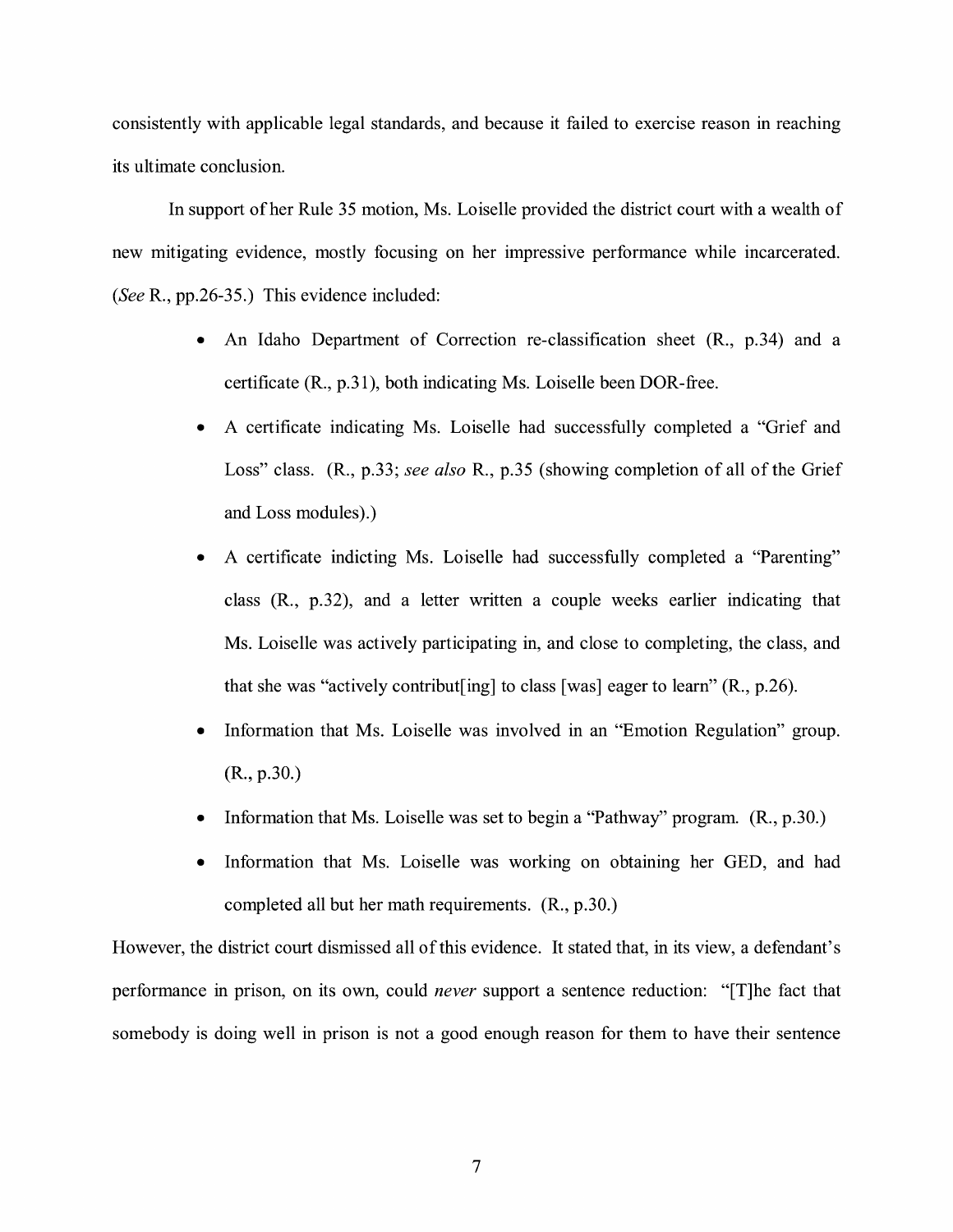reconsidered. Because that's what they're supposed to do, is do well in prison." (Tr., p.13, Ls.8- 11.)

By couching its ruling in such absolute terms, the district court failed to act consistently with applicable legal standards and thereby abused its discretion. The fact is that positive performance while incarcerated is an appropriate consideration when evaluating a motion for a sentence reduction. *See, e.g., State v. Person,* 145 Idaho 293, 300 (Ct. App. 2007 ("[W]hile we have held that although good conduct while in prison is worthy of consideration, it may not necessarily result in a reduction of a prisoner's sentence."). Obviously, evidence of positive performance in prison must still be "viewed against the entire record," *State v. Sanchez,* 117 Idaho 51, 52 (Ct. App. 1990), and in many cases, therefore, will not warrant a sentence reduction. *See, e.g., State v. McNeil,* 155 Idaho 392, 403 (Ct. App. 2013) (recognizing that the defendant's rehabilitative efforts while incarcerated were "commendable" but, given the other circumstances of the case, holding those rehabilitative efforts did not mandate a sentence reduction). But the fact that positive performance in prison often will not outweigh the aggravating facts in a given case, does not mean it never will as the district court suggested here.

Even if the district court's ruling were not inconsistent with applicable law though, it still represents an abuse of discretion for the court's failure to exercise reason. As detailed above, Ms. Loiselle has performed wonderfully while in prison. She is obviously working hard, and gaining the skills to be successful in society. In addition, she has accepted responsibility for her actions, expressed remorse for what she did to put her baby at risk, and committed herself to being a loving, responsible mom. (R., pp.27, 28, 29.) While Ms. Loiselle's crime was serious, continuing to incarcerate her cannot undo it; it merely hurts her for the sake of hurting her. But, in the process, it hurts her baby too. Little Antonio has already lived the first two years of his